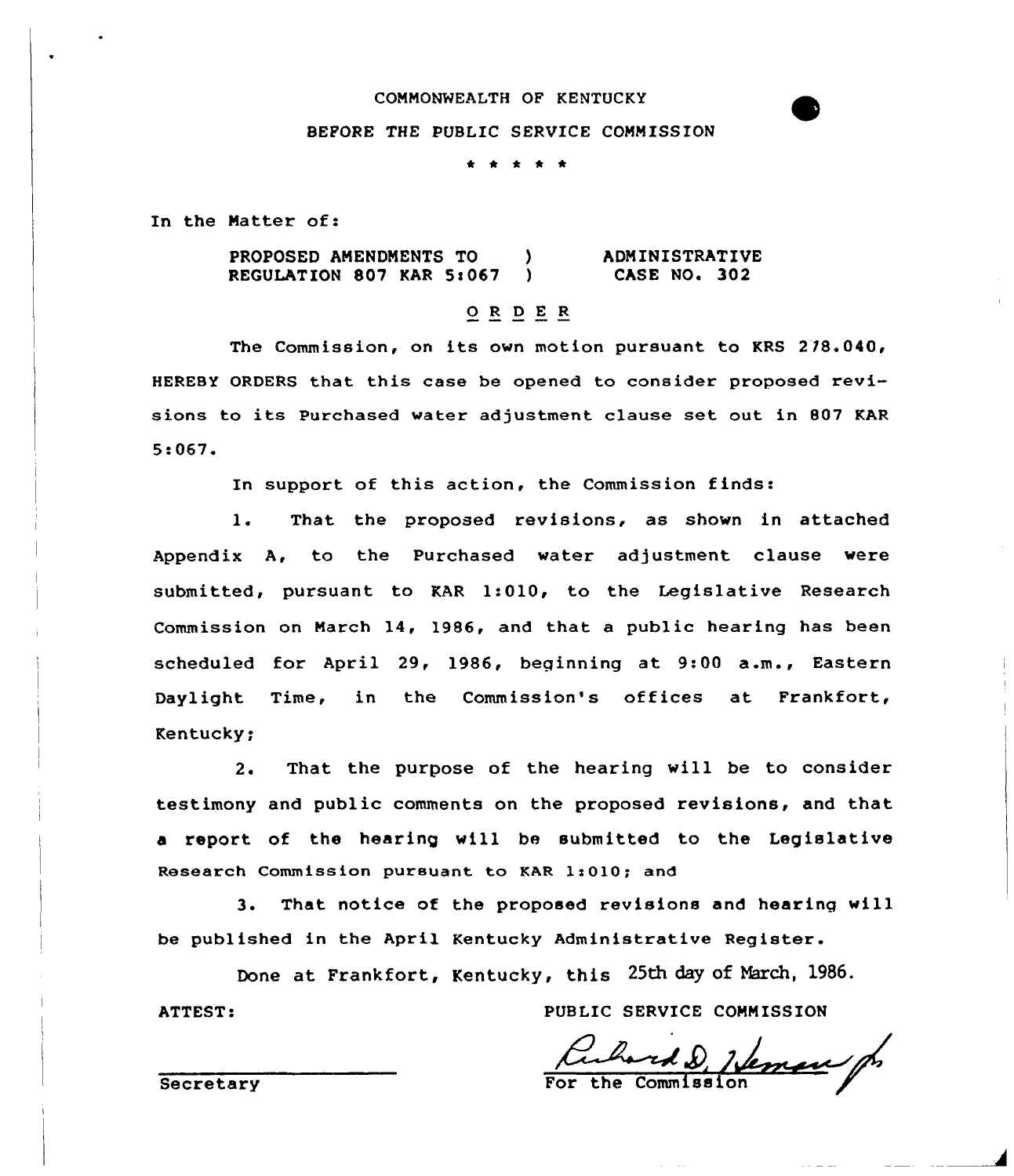## APPENDIX A

 $\ddot{\phantom{a}}$ 

APPENDIX TO AN ORDER OF THE KENTUCKY PUBLIC SERVICE COMMISSION IN ADMINISTRATIVE CASE NO. 302 DATED 25, 1986)<br>MMISS<br>MARCH

لمستقلب المتقدمات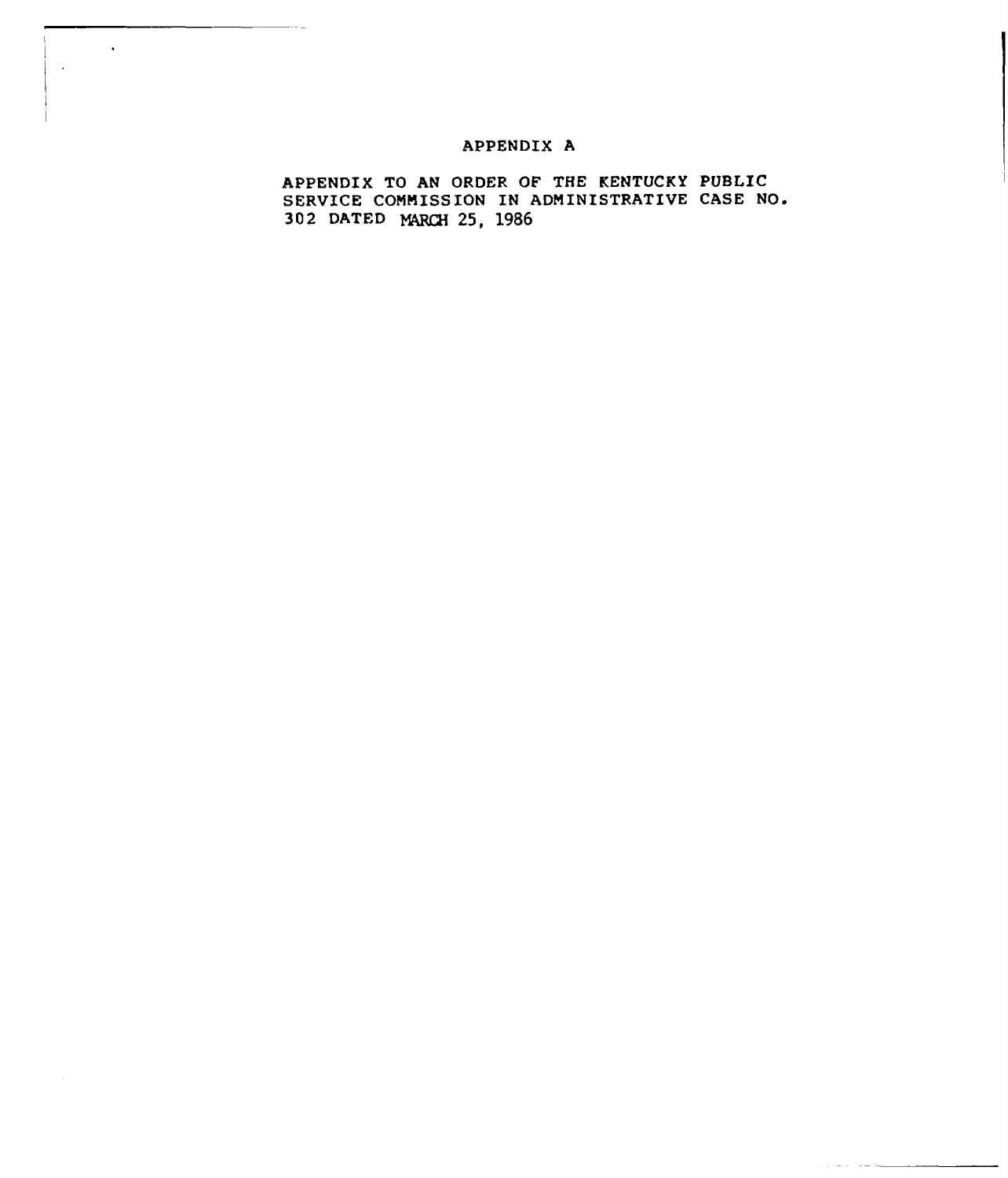# FILED

 $3 - 14 - 86$  C//A.N. **IU ADMINISTRATIVE REGULATIONS** 

, C. Wanderlich

PUBLIC PROTECTION AND REGULATION CABINET REGULATIONS COMPLER Public Service Commission

807 KAR 5:067. Purchased water adjustment clause.

RELATES TO: KRS Chapter 278 PURSUANT TO) KRS 13.082, 278.030(1), 278.040(3)

NECESSITY AND FUNCTION: KRS 278.030(1) provides that all rates received by <sup>a</sup> water utility subject to the jurisdiction of the Public Service Commission shall be fair, just and reasonable.<br>This regulation prescribes the requirements under which a water<br>utility may implement a purchased water adjustment [clause] designed to recover the increased water aujustment (clause)<br>designed to recover the increased costs of water purchased  $\left\{ \right.$ where the water utility is not financially able to absorb are increase from its supplier].

# Section 1. Water Utility Base Rate. The supplier's rate in effect immediately prior to the most recent increase shall be considered the base rate.

Section 2 [1]. Application for Change in Base Rate. [The rates a water utility is currently authorized to charge its customers are based upon the wholesale cost of water to that water utility pursuant to valid contracts or wholesale tariffs on file with the commission.] For purposes of a purchased water adjustment clause, the [this] supplier's [wholesale] rate as defined in Section 1 shall be considered as the base rate for purchased water and any increase or decrease in the base rate<br>shall be considered the changed rate.<br>(1) In the event there is a change in the base rate, the

utility shall file with the commission[er] the following information:

(a) <sup>A</sup> copy of the wholesale supplier's tariff effecting <sup>a</sup> change in the wholesale supplier's base rate and a statement from the wholesale supplier evidencing the effective date of the changed rate;<br>(b) A detailed statement showing the total gallons and

actual cost of water purchased each month [under the base ratei for a twelve (12) month period ended within ninety (90) days of the filing date and showing billing both under such base rate is defined in Section 1 and also under the changed rate as defined in Section 2;

 $(c)$  A detailed statement showing the total gallons of water sold and revenues for the same twelve (12) month period.

(d) A balance sheet and statement of operating expense revenues for the most recent twelve (12) month period for which that information is available; (e) In the event of an increase only, evidence that the

water utility has notified its customers of the proposed rate revision:

 $f(t)$  Revised tariff sheets reflecting the rates the applicant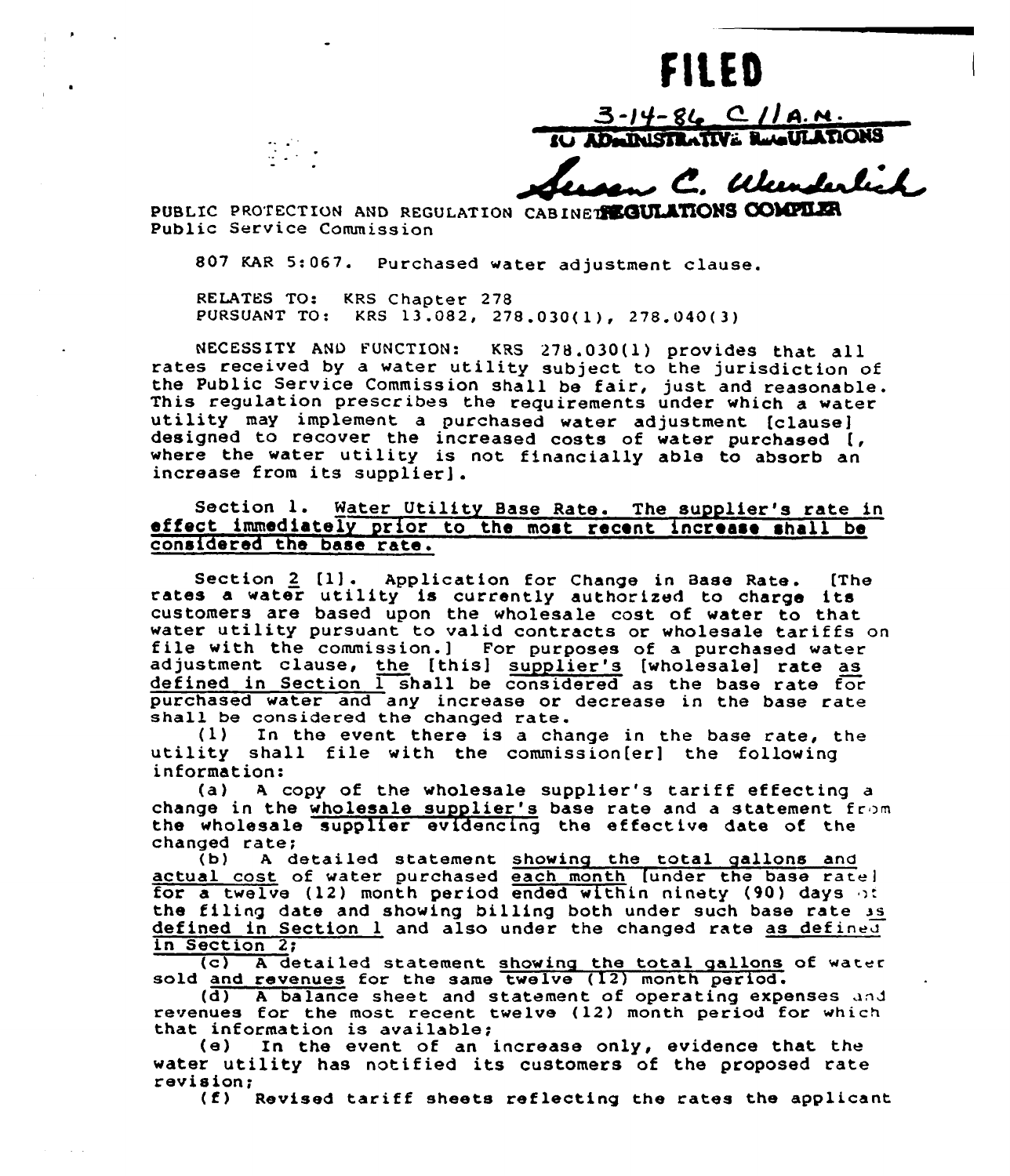$\mathcal{L}^{\text{max}}$ 

proposes to charge; and<br>
((g) Such other information as the commission may request<br>
for a proper determination of the purchased water adjustment.]<br>
((2) The commission may require that the balance sheet and<br>
statement of

commission will review the effect of the changed rate upon the<br>applicant's operations and if an increase is proposed determine<br>whether all or a part of the increase can be absorbed by the<br>applicant.] An applicant shall not

between the purchased water billed at the base rate and the<br>purchased water billed at the changed rate. Where the applicant's unaccounted for water loss is determined to be greater than either 15 percent or the percent allowed in the<br>applicant's last rate case, water purchases as defined in<br>subsection (1)(b) of this section shall be adjusted to allow only<br>the unaccounted-for water loss found

once a week for three (3) consecutive weeks in a newspaper of general circulation. Such notice shall set out the rates proposed to be charged by the applicant to its customers and shall contain the following language:

The rates contained in this notice are the rates proposed by (name of utility ). However, the Public Service commission may order rates to be charged that differ from these proposed rates. Such action may result in rates for consumers other than the rates in this notice.

Section <sup>3</sup> [2]. Calculation of the Purchased Water Adjustment. If a change is made in a base rate charged to a water utility by its supplier(sf; the unit charges of the wholesale tariff shall be increased or decreased by a purchase:<br>water adjustment calculated as follows:

(1) Water purchases shall be computed at the supplier's base rate and the supplier's changed rate using a period of twelve (12) calendar months ending within ninety (90) days of the filing date of the application [preceding the month of the effective date of the supplier's rate change]. The difference between these amounts shows the total change in the applicant's purchased water costs.<br>(2) The

The total change in purchased water costs shall be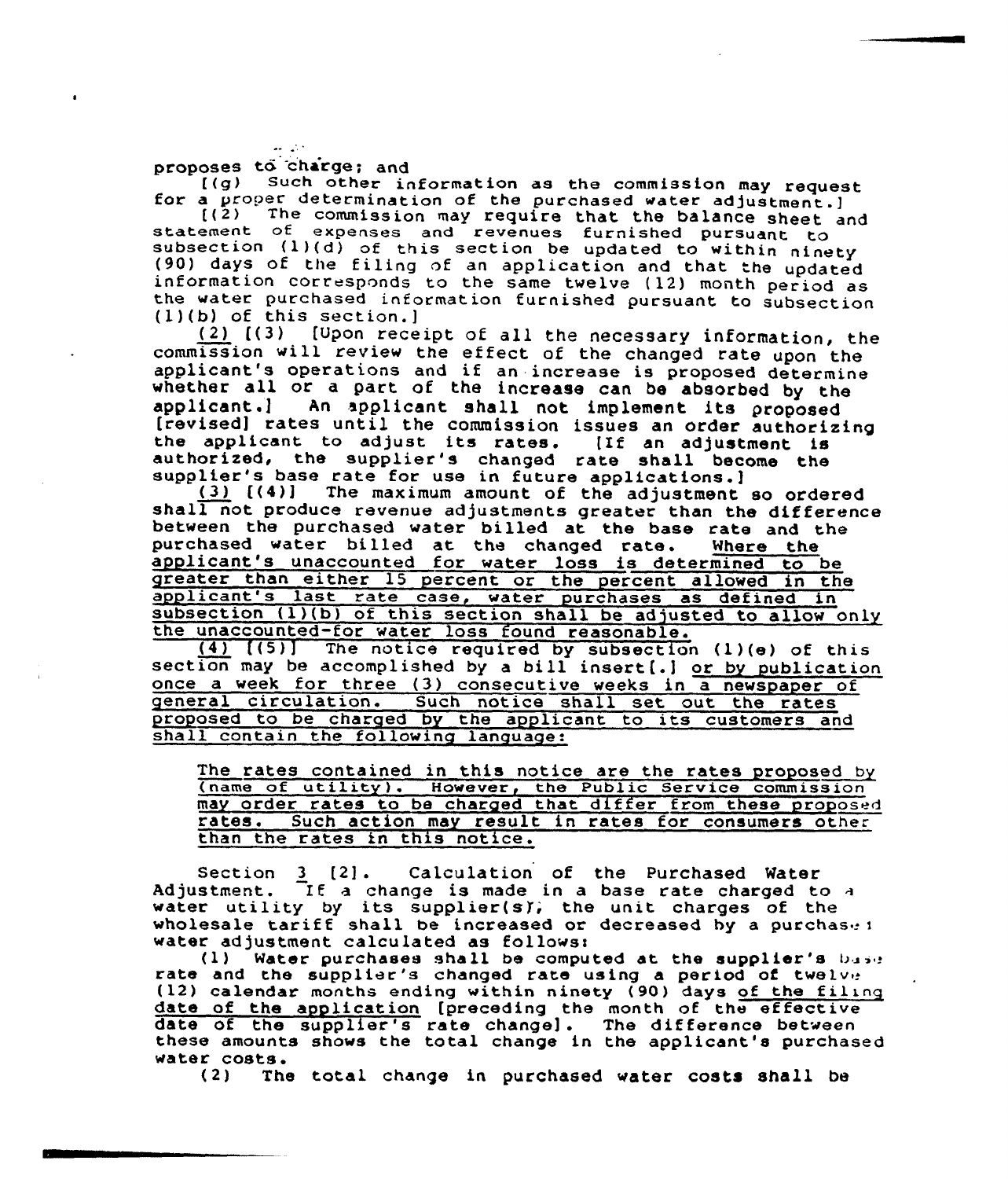divided by-the actual number of cubic feet or gallons sold, yielding the purchased water adjustment expressed in cents per<br>cubic feet or gallons, unless the applicant's unaccounted-for water loss exceeds either fifteen (15) percent or the percent

allowed in the applicant's last rate case.<br>(3) In instances where the water loss In instances where the water loss exceeds fifteen (15) percent and no reasonable percentage has been determined in its last rate case, the actual water sales shall be divided by eighty-five (85) percent yielding the maximum allowable water purchases. Where a reasonable percentage of unaccounted-for Where a reasonable percentage of unaccounted-for water loss was determined in the applicant's last rate case, the actual water sales shall be divided by (one hundred (100) percent minus the percentage found reasonable) yielding the maximu allowable water purchases. The maximum allowable water purchase shall then be multiplied by the supplier's base rate and the changed rate. The difference between these amounts will be changes in cost per cubic foot or gallons, yielding] the total allowable change in the applicant's purchased water costs. The total allowable change shall then be divided by the actual number of cubic feet or gallons sold, yielding the purchased water adjustment expressed in cents per cubic feet or gallons.

Section  $\underline{4}$  [3]. Procedure for Distribution of Refunds from Suppliers. Tn the event a water utility receives a refund from<br>its supplier for amounts previously paid, the water utility shall immediately apply to the commission for authority to make adjustments on the amounts charged customers' bills under this requlation as follows:

 $r(1)$  The total refund received by the water utility shall be divided by the number of cubic feet or gallons of water the water utility estimates it wi11 sell to its customers during the two (2) month period beginning with the first day of the month following receipt of the refund, yielding the refund factor to be applied against each cubic foot or gallon of water sold thereafter.<br>(2) Ef

Effective with meter readings taken on and after the first day of the second month following receipt of the refund, the water utility will reduce by the refund factor any purchased water adjustment that would otherwise be applicable during the<br>period. The period of reduced purchased water adjustment shall The period of reduced purchased water adjustment shall be adjusted, if necessary, in order to most nearly approximate the total amount to be refunded. The water utility shall make full distribution of the refund within two (2) months.

(3) In the event a water utility receives a large or unusual refund, the water utility may apply to the commission for deviation from the procedure for distribution of refund specified herein.

[Section 4. Mater Utility Tariffs. Every water utility that makes an application under Section <sup>1</sup> shall have <sup>a</sup> tariff on tile with the commission containing a purchased water adjustment clause conforming to this regulation.]

the company of the company and the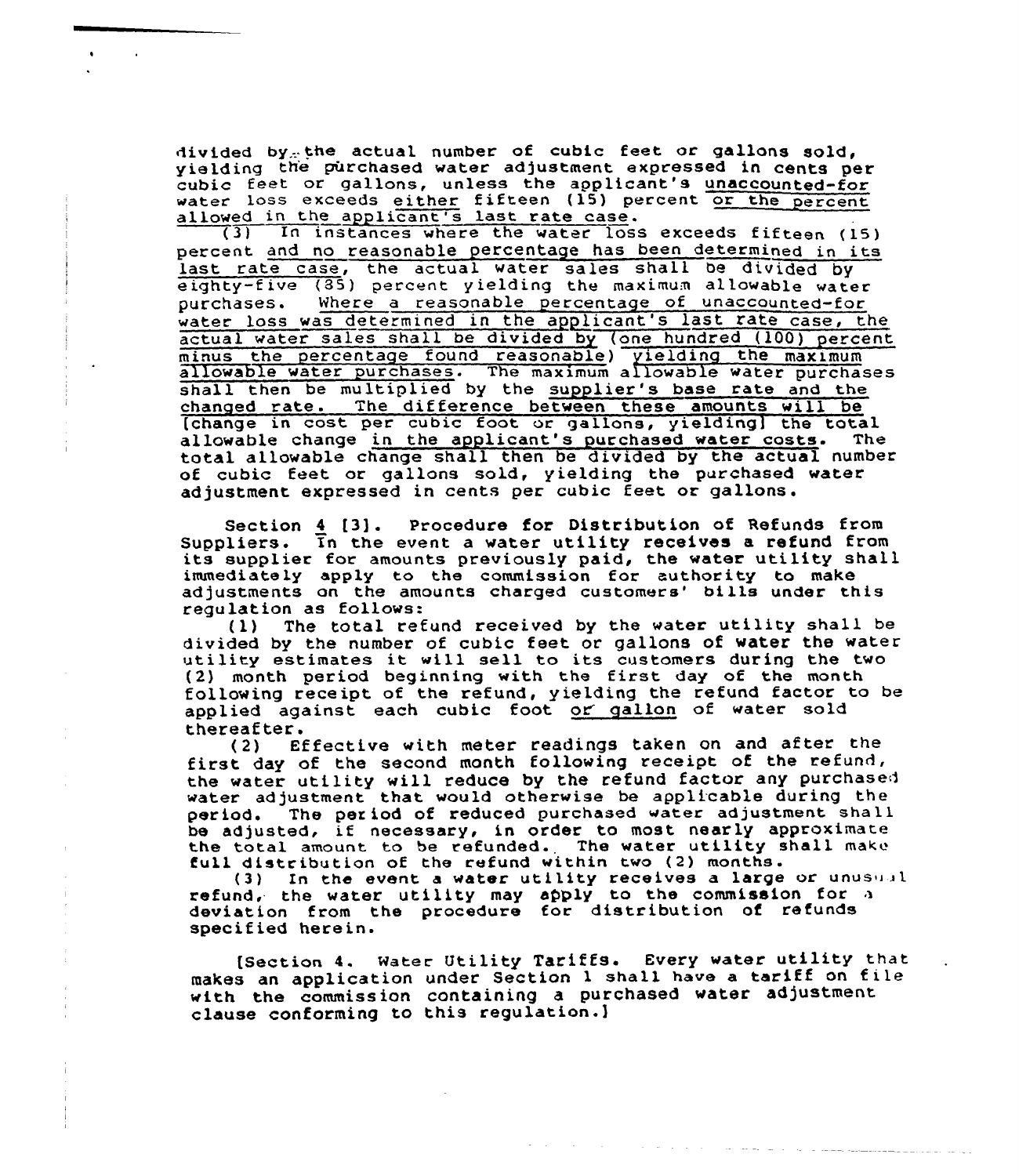#### REGULATORY IMPACT ANALYS ES

Agency Contact Person: Barbara Jones

(1) Type and number of entities affected: Water utilities that purchase water. 109.

(a) Direct and indirect costs or savings to those affected:<br>Shorter period before cost recovery and no absorption test. Therefore,

Significant savings to utility.<br>1. First year: Shorter period savings = \$100,000 and Absorption<br>test savings = \$200,000.

2. Continuing costs or savings: Same.

3. Additional factors increasing or decreasing costs (note any effects upon competition): None

(b) Reporting and paperwork requirements: Decreases accounting filing

(2) Effects on the promulgating administrative body: Decreases PSC review period and avoids information request.

(a) Direct and indirect cost or savings: Decreases PSC review period and avoids information request.

1. First year: Will free up time of staff person assigned to case.

2. Continuing costs or savings: Same.

3. Additional factors increasing or decreasing costs: Jone.

(b) Reporting and paperwork requirements: Simplified order and<br>fewer information requests.

(3) Assessment of anticipated effect on state and local revenues: None.

(4) Assessment of alternative methods; reasons why<br>alternatives were rejected: No alternatives would pass through phese purchased water costs on a more expeditious basis, except automatic pass through. Automatic pass through rejected to protect interests of ratepayer as well as utility.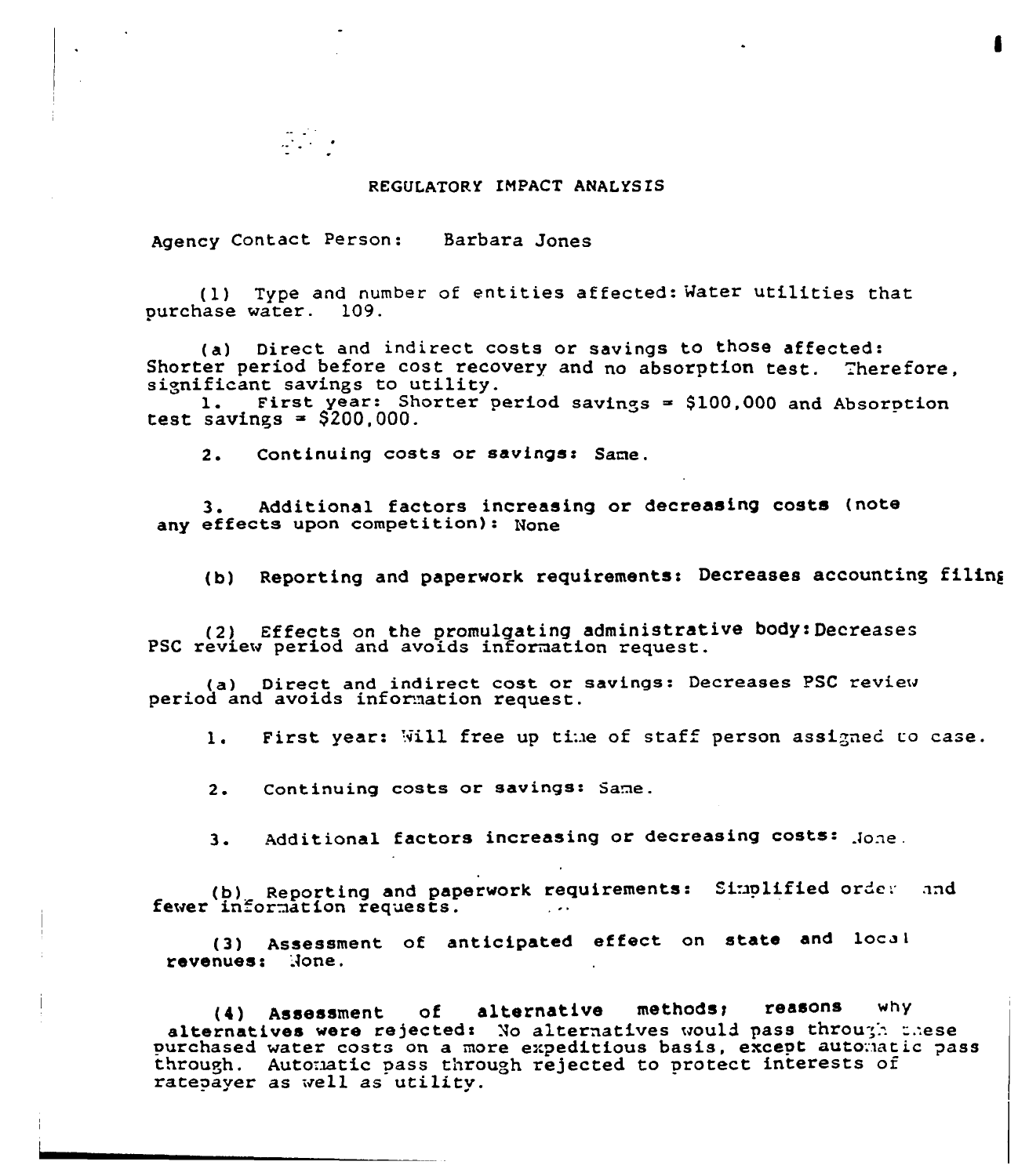{5) Identify any statute, administrative regulation government policy which may be in conflict, overlapping, or duplication: None. OL

(a) Necessity of proposed regulation if in conflict:

(b) If in conflict, was effort made to harmonize the proposed administrative regulation with conflicting provisions:

(6) Any additional information or comments: None.

Tiering:

Was tiering applied? No. Reduction of filing requirements and cost savings as discussed previously should be available to all utilities that purchase water, whatever their size.